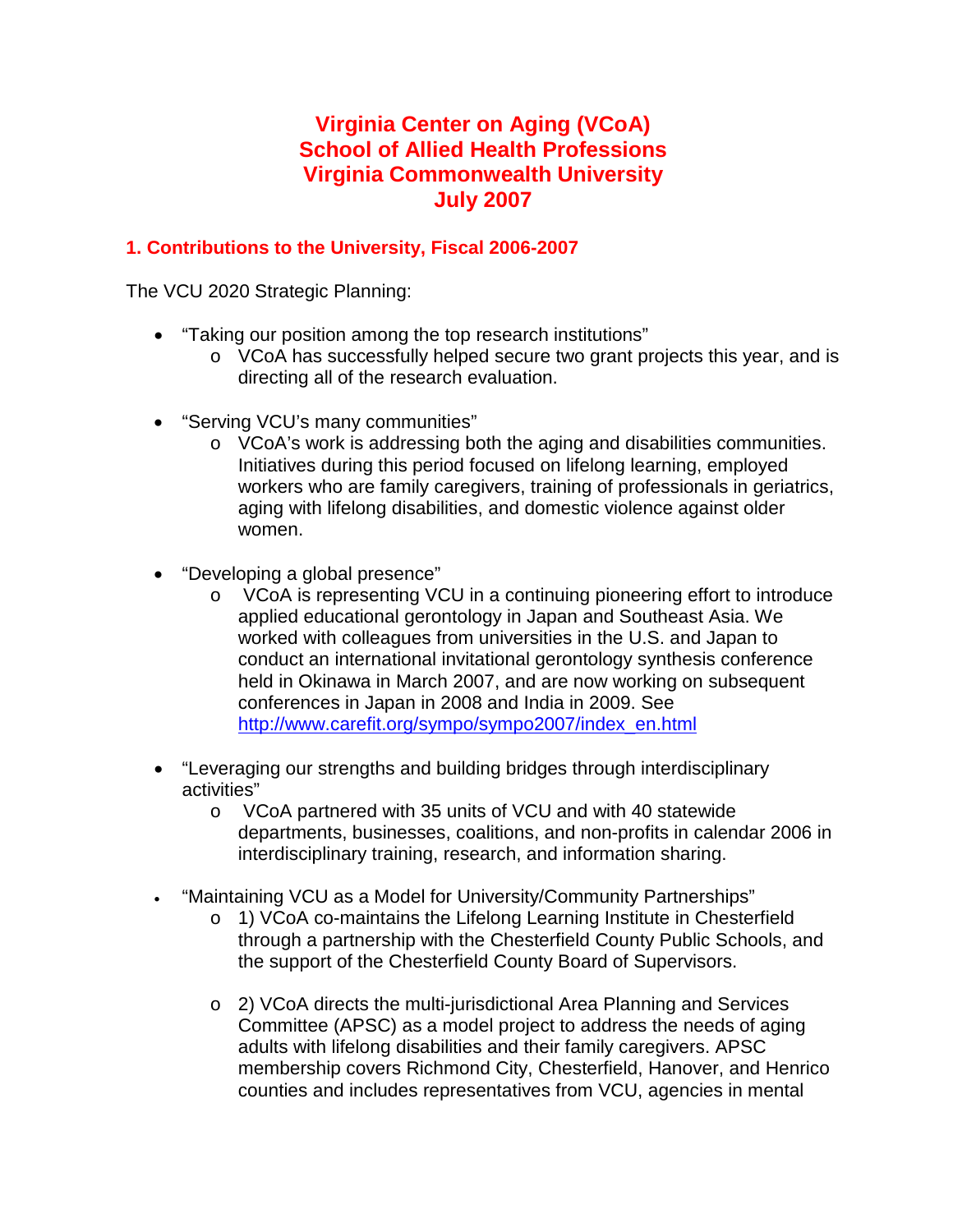retardation, healthcare, parks and recreation, banking, communities of faith, and other sectors, as well as family caregivers.

o 3) VCoA and Senior Connections: The Capital Area Agency on Aging completed work on Workplace Partners for Eldercare, a project funded by the Richmond Memorial Health Foundation, to assist caregiving employees of some 20 employers in central Virginia. VCoA developed and collected data from on-line survey and in-person interviews with human resources managers and work/life coordinators to determine extant elder care programs or services and potential initiatives.

## **2. Highlights**

- VCoA competed successfully for one of only 10 grant awards nationally from the U.S. Department of Justice, Office on Violence Against Women. The grant of \$429, 075 will allow the Virginia Center on Aging and collaborators to offer multidisciplinary elder abuse training to police officers, prosecutors, and court officials in the Richmond metropolitan area over the next three years.
- VCoA, having contributed substantially to the successful grant application for core federal funding of the Virginia Geriatric Education Center (VGEC) for \$2 million (2005-2010), only to see the Congress eliminate the program nationally, launched a successful campaign in the Virginia General Assembly to obtain General Fund appropriations for the continuing support of the VGEC and other geriatric initiatives. VCoA administered the \$375,000 appropriation, and partnered with Eastern Virginia Medical School and McGuire Research Institute to provide Geriatric Academic Career Awards totaling \$120,000 to develop geriatric research and clinical teaching skills of three prominent geriatricians.
- VCoA 's Elderhostel programs for older learners, a range of weeklong, short, and traveling courses in Richmond, Hampton/Yorktown, Natural Bridge, and, new this fiscal year, Staunton, drew some 1,200 older learners. Richmond enrollments for the first six months of 2007 have already exceeded enrollments for the entire year of 2006. VCoA enrolled its  $30,000<sup>th</sup>$  Elderhostel student in 2006.
- VCoA, as leading partner in the Central Virginia Task Force on Older Battered Women, was pleased to receive the *2006 Best Practices Award* from the gubernatorial-appointed Commonwealth Council on Aging.
- VCoA, as a result of House Bill 110 (2006) that requires all state agencies to prepare annual reports that address the impact of the aging of the population in Virginia, has been working with the Virginia Department of Alcohol Beverage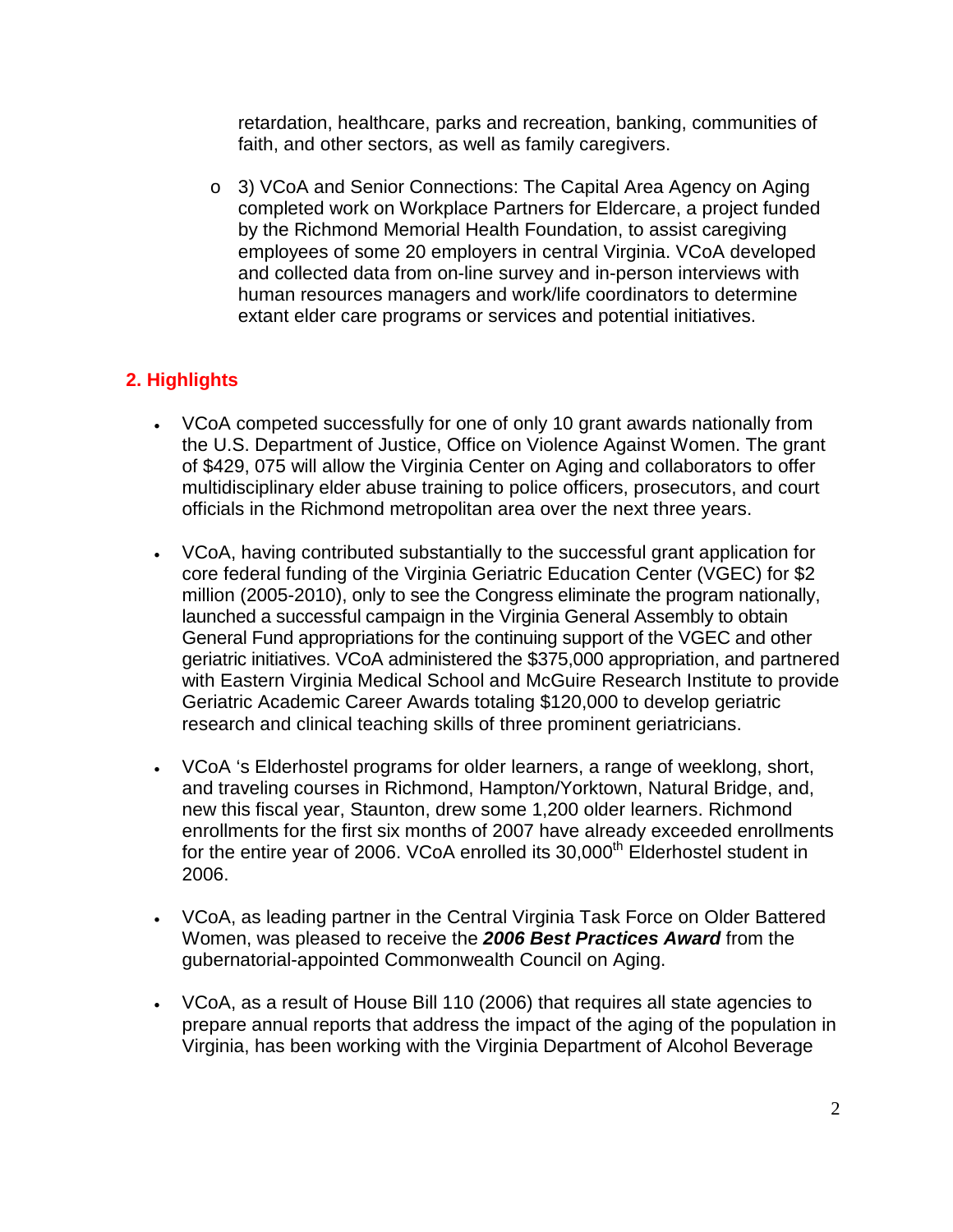Control (VABC) in an implementation workgroup to identify demographic impacts and the VABC's relevant objectives.

- VCoA administers the Alzheimer's and Related Diseases Research Award Fund (known as ARDRAF) for Virginia-based researchers. Since 1982 VCoA has awarded 105 seed grants, averaging just over \$15,000 each in a total outlay of \$1.6 Million, which have, in turn, brought back to Virginia over \$16 Million in larger grants from the likes of the National Science Foundation and the National Institutes of Health, for a return on investment of over \$10 for each dollar appropriated.
- VCoA's Lisa Furr, Project Coordinator for the Central Virginia Task Force on Older Battered Women (now the Task Force on Domestic Violence in Later Life), at the request of the Office of Executive Secretary of the Supreme Court of Virginia, trained 345 magistrates around the Commonwealth in the months of November and December in six, two hour sessions focusing on domestic violence in later life and elder abuse.
- VCoA directs the Area Planning and Services Committee for Aging with Lifelong Disabilities (APSC) in metropolitan Richmond, a research-based model strategy to address issues related to the aging of adults with lifelong disabilities. In 2006-2007 the APSC conducted training workshops on "Down syndrome and dementia," developed a teaching DVD on healthy cooking, and hosted a conference on "Aging in Place, Aging Well" that drew 160 service providers, caregivers, planners, and others.
- VCoA's co-sponsored Lifelong Learning Institute in Chesterfield (LLI), an educational program for older adults that is administered and operated by its volunteer members and sponsors, offered over 120 courses and special events between July 2006 and June 2007.

#### **3. Research and Scholarly Activities**

• Five journal articles in refereed professional publications:

Coogle, C. L., Jablonski, R., & Rachel, J. A., & Parham, I. A. (accepted). Skills enhancement training program for home care providers: Implications for redefining quality care. *Home Health Care Management and Practice.*

Coogle, C. L., Parham, I. A., & Young, K. A. (accepted). Job satisfaction and career commitment among nursing assistants providing Alzheimer's care: The relevance of previous training and informal caregiving experience. *American Journal of Alzheimer's Disease and Other Dementias.*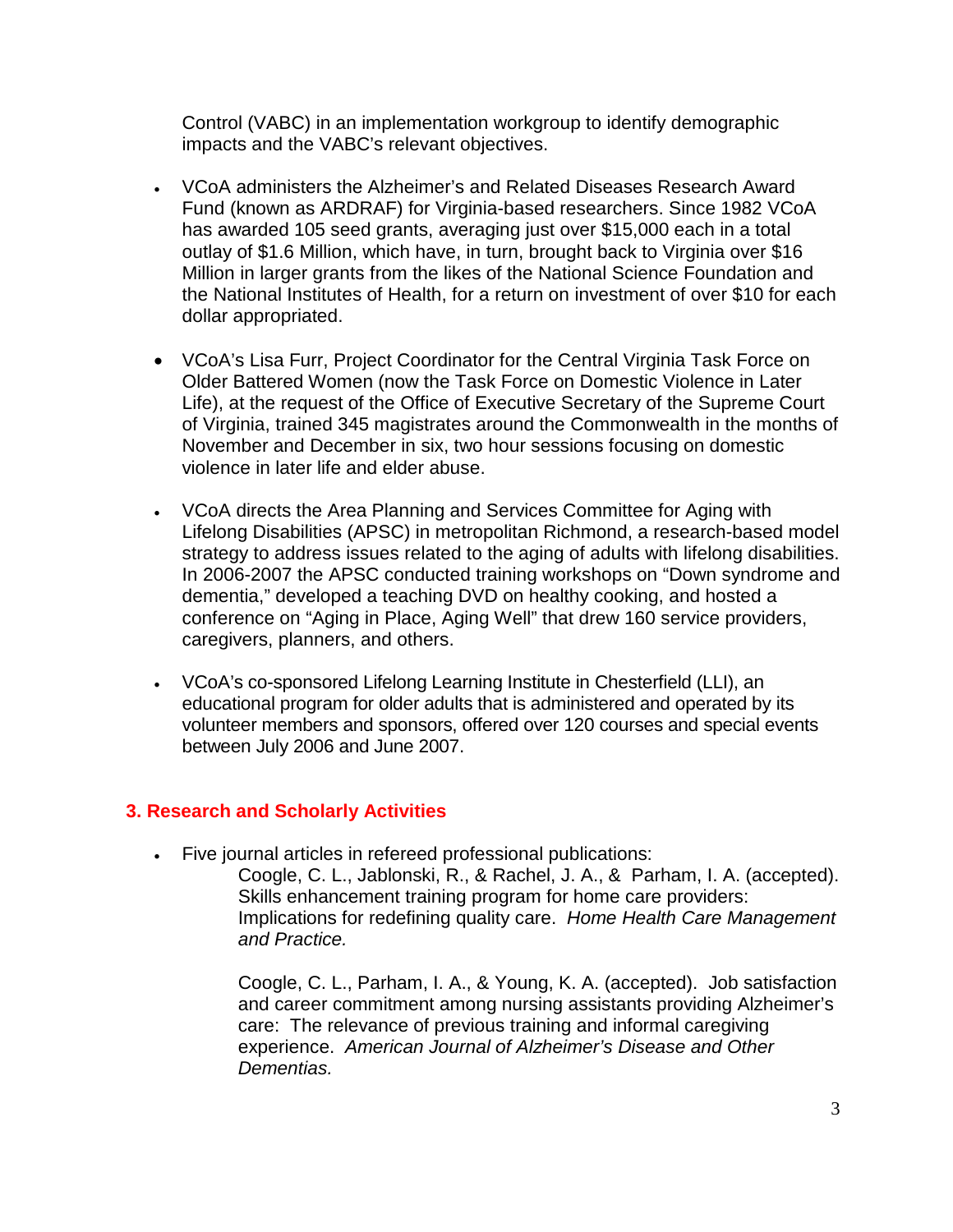Coogle, C. L., Parham, I. A., Jablonski, R., & Rachel, J. A. (in press). Enhanced Care Assistant Training to address the workforce crisis in home care: Changes related to job satisfaction and career commitment. *Care Management Journals, 8*(2), 71-81.

Coogle, C. L., Parham, I. A., Jablonski, R., & Rachel, J. A. (in press). The value of geriatric care enhancement training for direct service workers. *Gerontology and Geriatrics Education, 28*(2).

Coogle, C. L., Head, C. A., & Parham, I. A. (2006). The long-term care workforce crisis: Dementia care training influences on job satisfaction and career commitment*. Educational Gerontology: An International Journal, 32(*8), 611-631.

- Nine presentations at scientific meetings
- One co-development of an international (Okinawa) forum on aging
- Two editorships on special issues of professional journals (*Canadian Journal on Aging; Gerontology and Geriatrics Education*) that are currently in press

## **4. Public/Community Service**

- VCoA continued its initiative to educate clergy and lay leaders in communities of faith in matters of aging and wellness, this year focusing on ministries to and with adults with lifelong disabilities.
- VCoA staff gave substantial services to Virginia's agencies and citizens by serving on the boards of some dozen non-profit organizations, providing leadership, technical assistance, and *pro bono* services to groups such as the Shepherd's Center of Richmond, the Virginia Alzheimer's Disease and Related Disorders Commission, the Virginia Quality Healthcare Network, the Alzheimer's Association Richmond, the Culture Change Coalition (on long-term care), and the Virginia Elder Rights Coalition.
- VCoA co-sponsors the Lifelong Learning Institute (LLI) in Chesterfield, after its third year of existence. A voluntary organization, the LLI provides an important presence in Chesterfield County for VCU and VCoA, and a strong partnership association with Chesterfield County and Schools, John Tyler Community College, and a number of other organizations, businesses and medical facilities.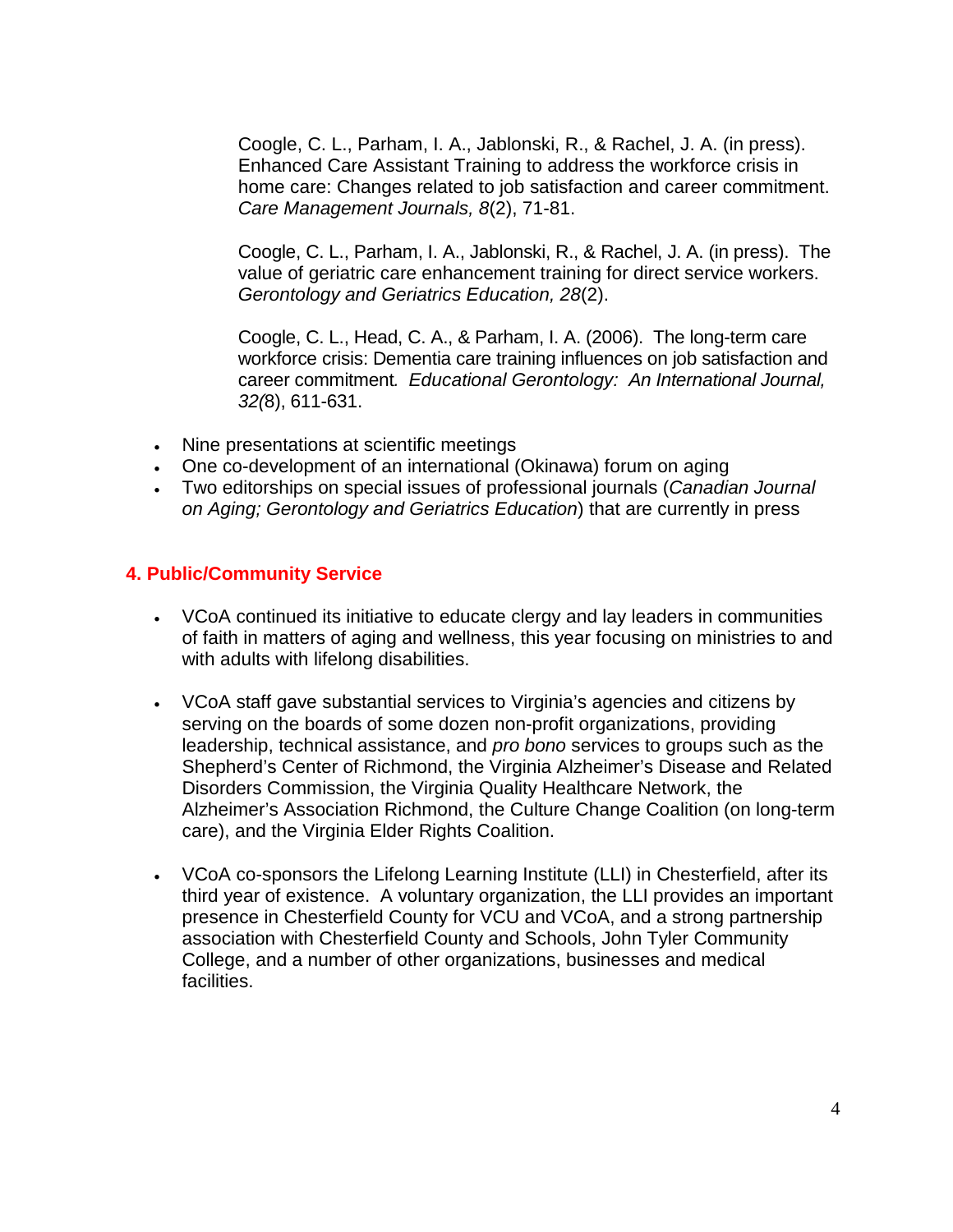#### **5. International Activities**

• VCoA co-directed development of an international invitational conference for Japan and other Southeast Asian nations on aging and quality of life that took place March 1-4, 2007 in Okinawa. Partners included the Nippon Care Fit Service Association, Obirin University in Tokyo, the University of North Texas, and several philanthropic organizations. With these partners, VCoA is looking to expanded engagement in Japan and India

### **6. Challenges in Fiscal Year 2007-2008**

- Continuation of long-standing geriatrics training and education programs with which we have been closely affiliated remains uncertain. In 2006 VCoA initiated a successful effort to secure appropriations from the Virginia General Assembly to continue the Virginia Geriatric Education Center (VGEC) and the Geriatric Academic Career Award (GACA) programs. However, the 2007 session of the General Assembly did not reauthorize these appropriations. A reconstituted federal initiative has yet to specify the conditions under which previously federally funded programs might be renewed.
- VCoA's Elderhostel program has required constant diligence to administer amidst frequent changes in procedure, deadlines, and guidelines prescribed by Elderhostel, Inc. At the same time, Elderhostel, Inc. has failed to develop an effective marketing strategy and competitors grow more numerous for older learners who will pay to travel and learn. VCoA is exploring new content emphases and has launched a new geographic region around Staunton within which to grow.
- VCoA has devoted considerable effort, with minimal success, to recruiting VCU faculty to teach courses for the Lifelong Learning Institute in Chesterfield County. We will continue our efforts for a greater VCU presence within the LLI.

## **7. Outcomes/Objectives for Fiscal Year 2007-2008**

The following outline of seven objectives for 2007-2008 is organized according to our legislated mandates of interdisciplinary studies, research, and information and resource sharing.

#### **Interdisciplinary Studies**

1. VCoA intends to continue its position in addressing domestic violence against older women. This commitment has involved leadership in a regional task force, a growing number of presentations before professionals in adult protective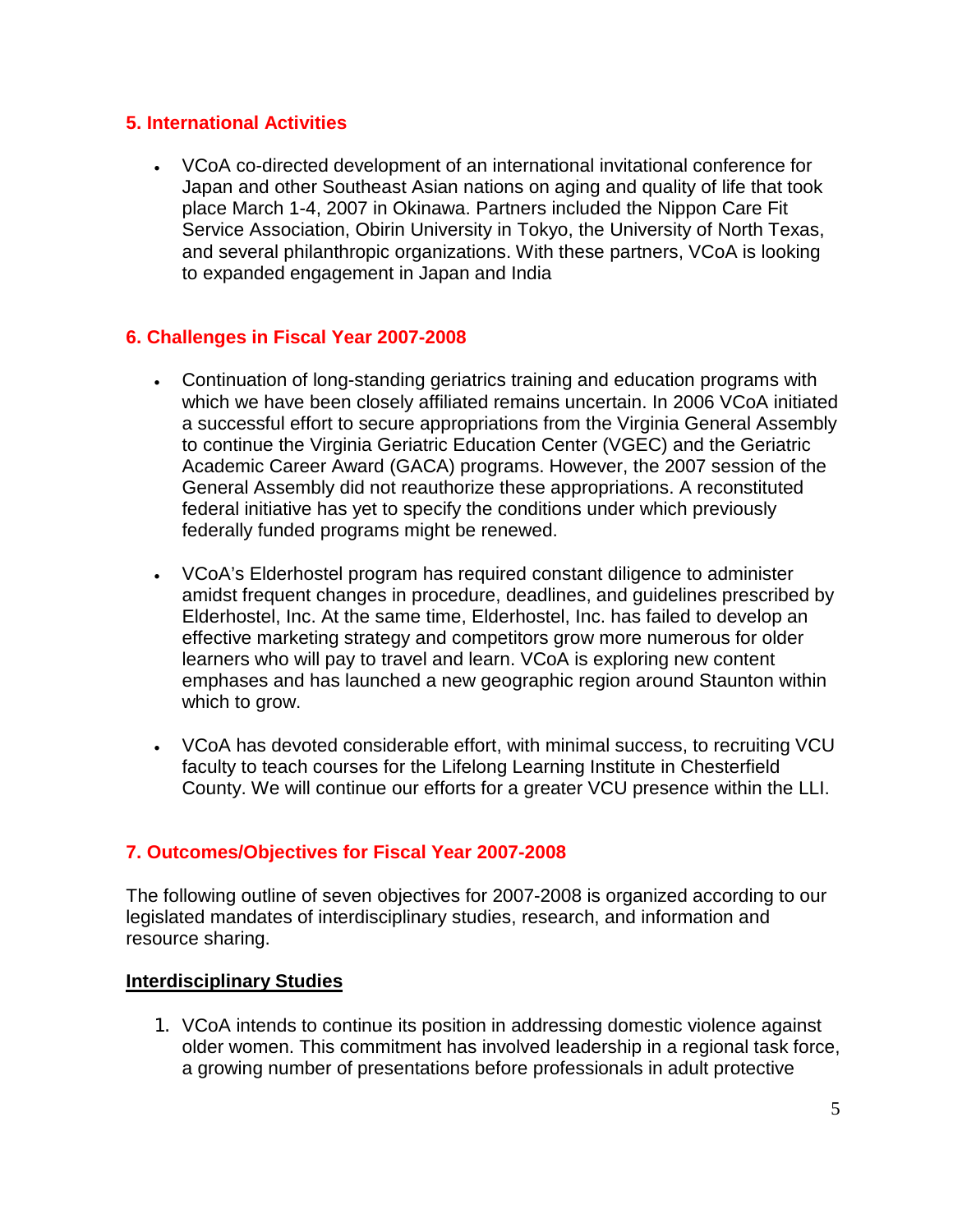services, four funded V-STOP (Virginia Services, Training, Officers, Prosecution) projects with the Department of Justice Services to address regionally domestic violence and sexual assault in later life, funding from the Domestic Violence Victim Fund to work against family violence statewide, and a new major multi-year grant award from the U.S. Department of Justice on elder abuse..

2. VCoA intends to continue leadership within the Area Planning and Services Committee (APSC), its model project for regional cooperation to address emerging challenges and opportunities associated with the unprecedented aging of adults with lifelong, developmental disabilities. The APSC has developed initiatives in health screening protocols, dementia training, multifocus conferences, and staff development.

### **Research**

- 3. VCoA will continue its administration of, and advocacy for, the Alzheimer's and Related Diseases Research Award Fund (ARDRAF), the most efficient and effective state-based program in the nation to stimulate promising lines of inquiry into the causes, consequences, and treatments of dementing illnesses.
- 4. VCoA will continue its evaluation of an evolving, partnered project to assist employers in central Virginia, including the VCU Health System, who wish to help their employees who are family caregivers. The project, Workplace Partners for Eldercare, has been re-funded.
- 5. VCoA's Associate Director of Research, a gubernatorial appointee to the Alzheimer's and Related Disorders Commission, will continue to work to help formulate various ways of leveraging the Commonwealth's diverse expertise in dementia-related issues in order to benefit researchers, practitioners, service providers, educators, and families. The Commission's work on a virtual center is taking shape as a highly innovative means of maximizing resources.

#### **Information and Resource Sharing**

- 6. VCoA intends to maintain its extensive involvement on the boards and task forces of several non-profit aging-related organizations, offering *pro bono* gerontological expertise and technical assistance to the benefit of the elders and families that these organizations serve.
- 7. VCoA intends to continue to partner with statewide aging-related organizations in order to disseminate research findings and to expand training for professionals across Virginia. VCoA will co-develop and co-sponsor the annual conferences of associations throughout the year as a commitment to this research application.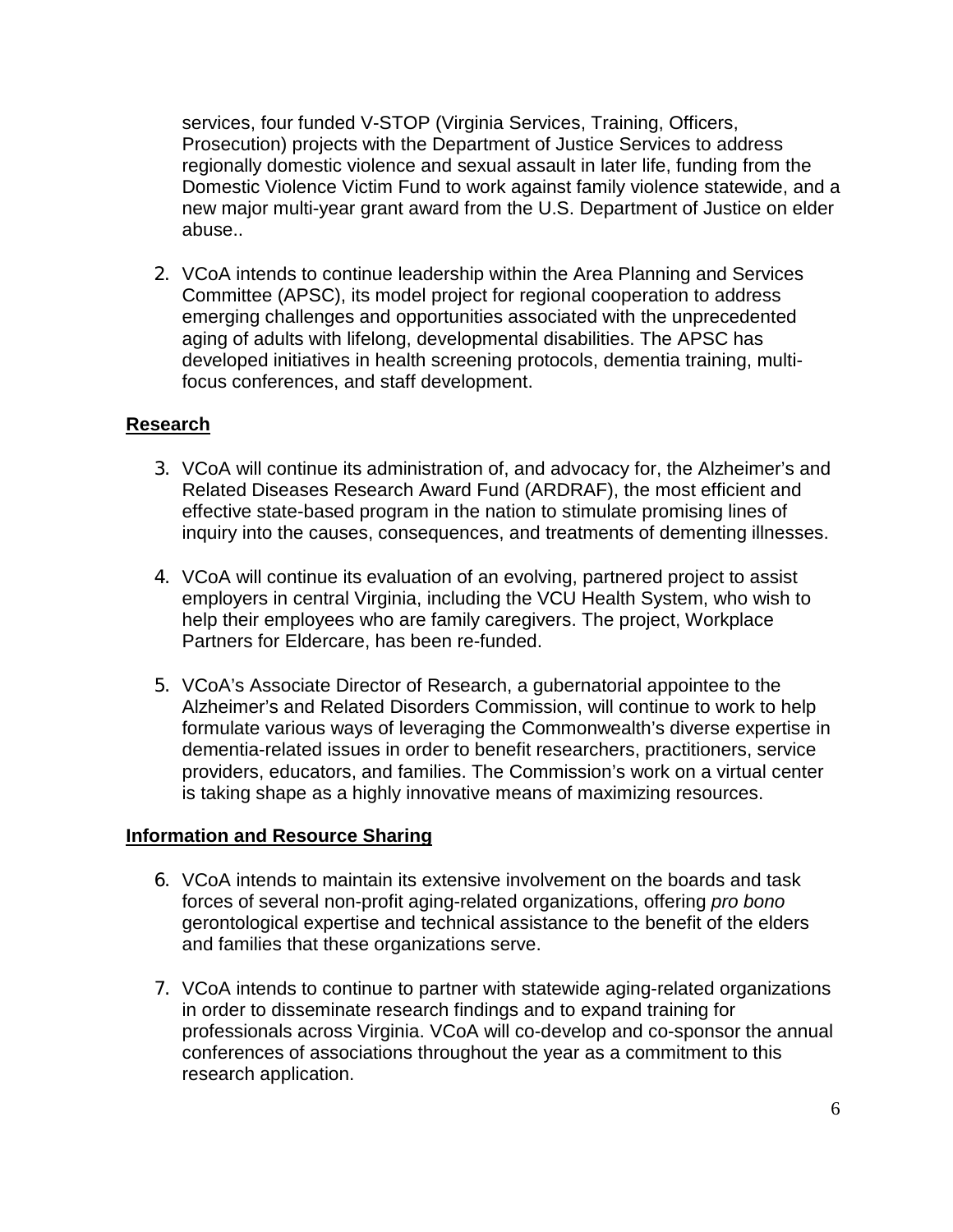# **Virginia Center on Aging at Virginia Commonwealth University**

# **Partnerships with Businesses and Agencies in 2007 by Geographic Region**

#### **Central Virginia**

Agecroft Associates, Richmond A Grace Place Adult Care Center, Richmond Agecroft Hall, Richmond Alzheimer's Association-Greater Richmond American Red Cross, Richmond Chapter A Movable Feast, Richmond Ashland Police Department Berkeley Plantation, Charles City Bon Secours Richmond Health System Brandermill Woods Foundation, Midlothian Brighton Gardens Assisted Living, Richmond Bunkie Trinite Trophies, Richmond Capitol Tours, Richmond Capitol Square Preservation Council, Richmond Catering by Jill, Richmond Catholic Diocese of Richmond Central Virginia Coalition for Quality End-of-Life Care, Richmond Central Virginia Legal Aid Society, Richmond Central Virginia Task Force on Domestic Violence in Later Life, Richmond Chesterfield/Colonial Heights Department of Social Services Chesterfield Council on Aging Chesterfield County Board of Supervisors Commonwealth Attorney's Office Community Services Board Court Services Unit Domestic and Sexual Violence Resource Center Domestic Violence Task Force Hispanic-Latino Immigrant Task Force Parks & Recreation Police Department Public Schools Senior Advocate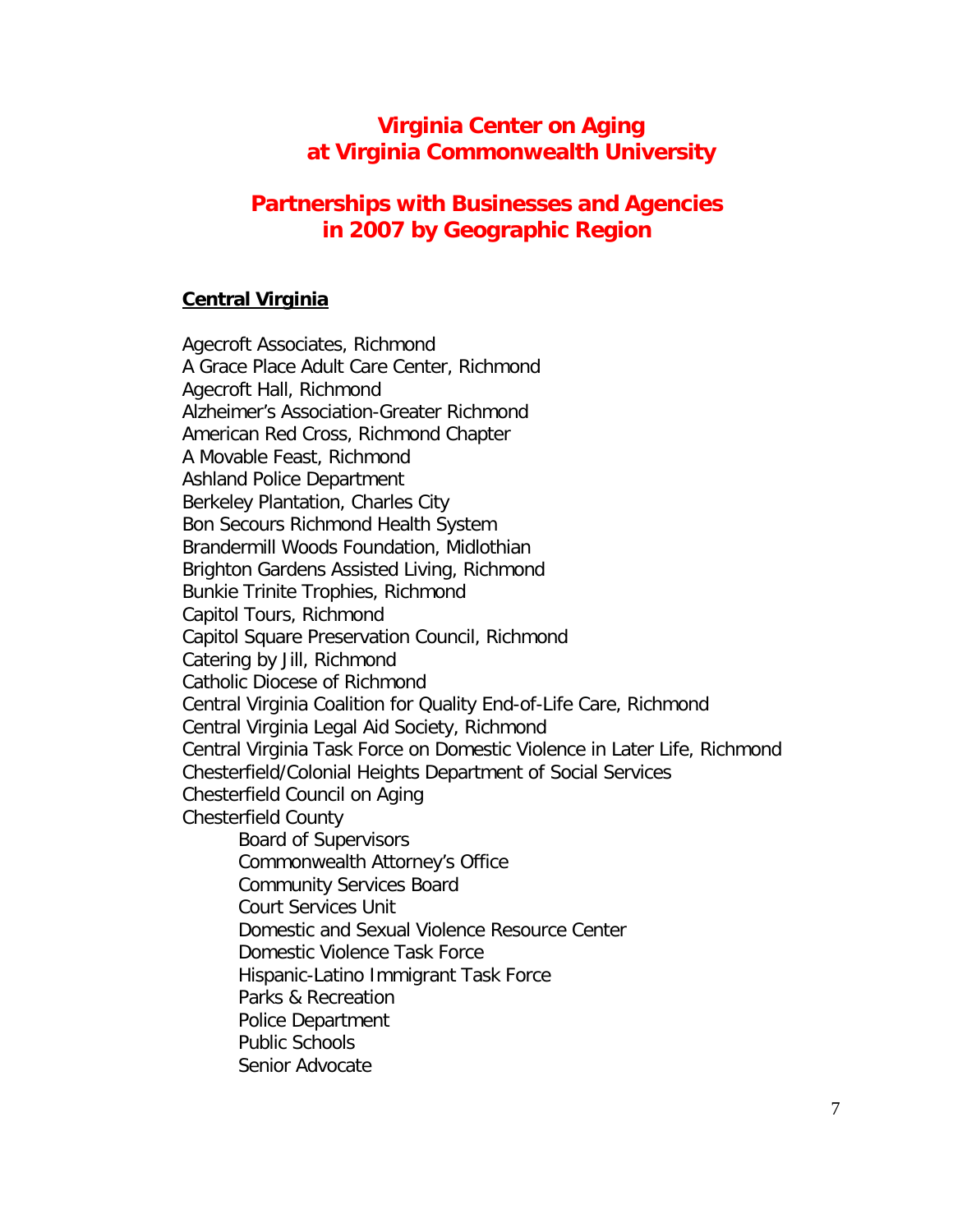City of Richmond Behavioral Health Authority Commonwealth Attorney's Office Court Services Unit Human Services Commission, Elderly and Disabled Committee Office of the Deputy Chief Administrative for Human Services Parks, Recreation and Community Facilities Police Department Public Schools, Adult Career Development Center Sheriff's Office Social Services Colonial Printing, Richmond Comfort Inn Conference Center, Richmond Commonwealth Catholic Charities Commonwealth Public Broadcasting Corporation, Richmond Congregational Health Ministries Consortium, Richmond Congregation Beth Ahabah Museum and Archives, Richmond Consolidated Bank and Trust Co., Richmond Crater District Area Agency on Aging, Petersburg Digital Banana, Richmond Dominion Virginia Power, Richmond Doubletree Hotel Richmond Airport Doubletree Hotel Richmond, Downtown Enterprise Rent-A-Car, Richmond Episcopal Diocese of Virginia Family Care Home Health, Inc., Richmond Fan Free Clinic, Richmond Federal Bureau of Investigation, Richmond Garden Café, Richmond Greater Richmond Chamber of Commerce Great Foods to Go Groome Transportation Hanover Adult Center, Mechanicsville Hanover County Adult Protective Services Commonwealth Attorney's Office Court Services Unit Mental Retardation Services Parks and Recreation Sheriff's Office Social Services Hanover Safe Place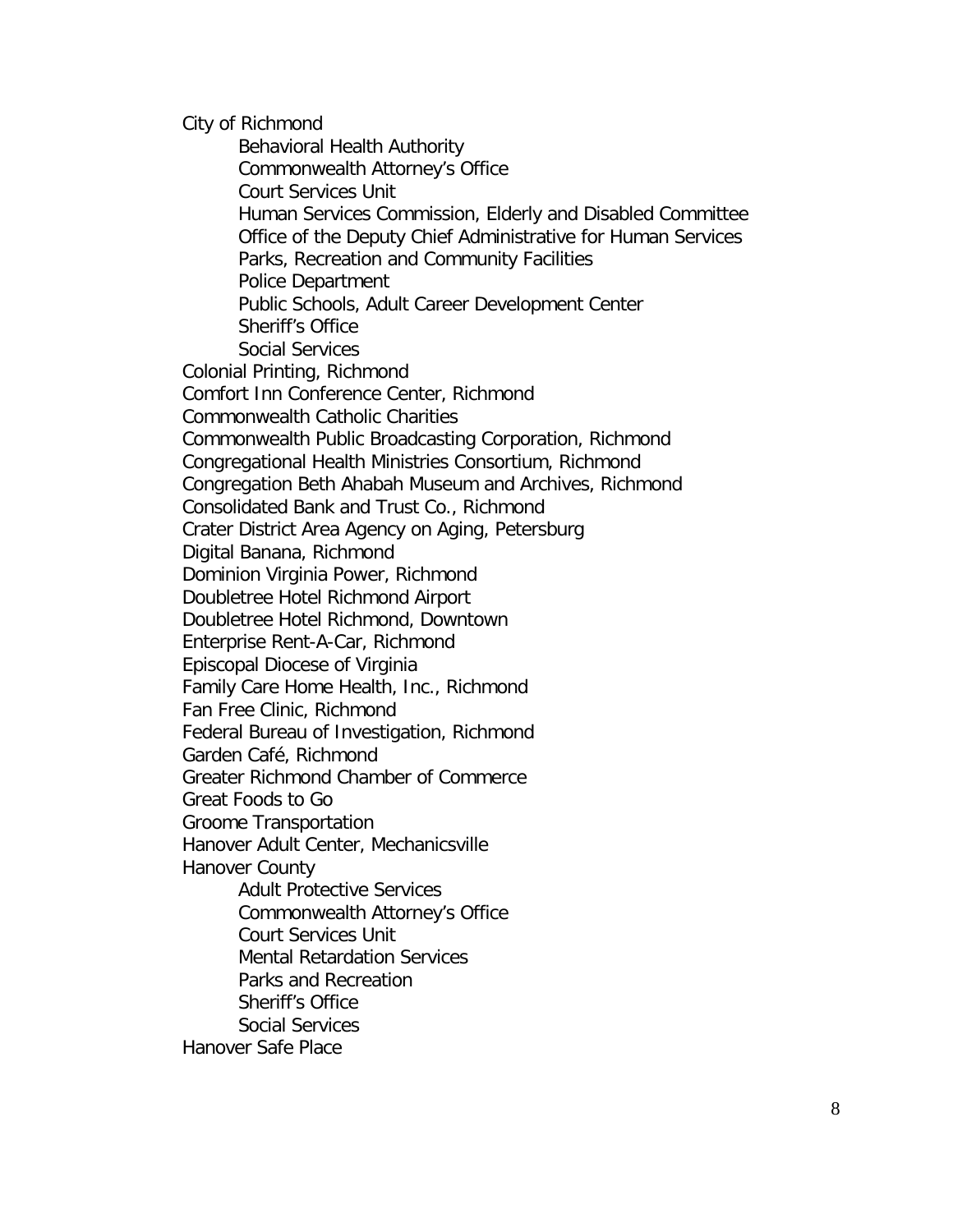Henrico County Commonwealth Attorney's Office Court Services Unit Division of Police Health Department Mental Health and Retardation Services Recreation and Parks Sheriff's Office Social Services Henrico County Coalition Against Domestic Violence Holiday Inn Select Koger Center, Midlothian Hollywood Cemetery Foundation, Richmond Home Care Delivered, Inc., Richmond Hospice of Central Virginia, Richmond Hunter Holmes McGuire Veterans Administration Medical Center, Division of Geriatrics, Richmond Ikon Office Solutions, Richmond Incredible Edibles, Richmond Instructive Visiting Nurse Association, Richmond James River Bus Lines, Richmond Jefferson Hotel, Richmond Johnston-Willis Hospital, Richmond John Tyler Community College JMJ Corporation, Richmond Kinko's, Richmond Lavender Fields Farm, Glen Allen Lewis Ginter Botanical Garden, Richmond Library of Virginia, Richmond Lifelong Learning Institute of Chesterfield County, Inc. Maggie L. Walker House, Richmond Maymont Foundation, Richmond Meals on Wheels, Richmond Media General, Richmond Metro Richmond Convention and Visitors Bureau, Richmond Museum of the Confederacy, Richmond Office Depot, Richmond Our Lady of Hope, Richmond Pleasant's Hardware, Richmond Radisson Historic Richmond Hotel Retail Merchants Association of Greater Richmond Richmond Domestic Violence Coordinating Committee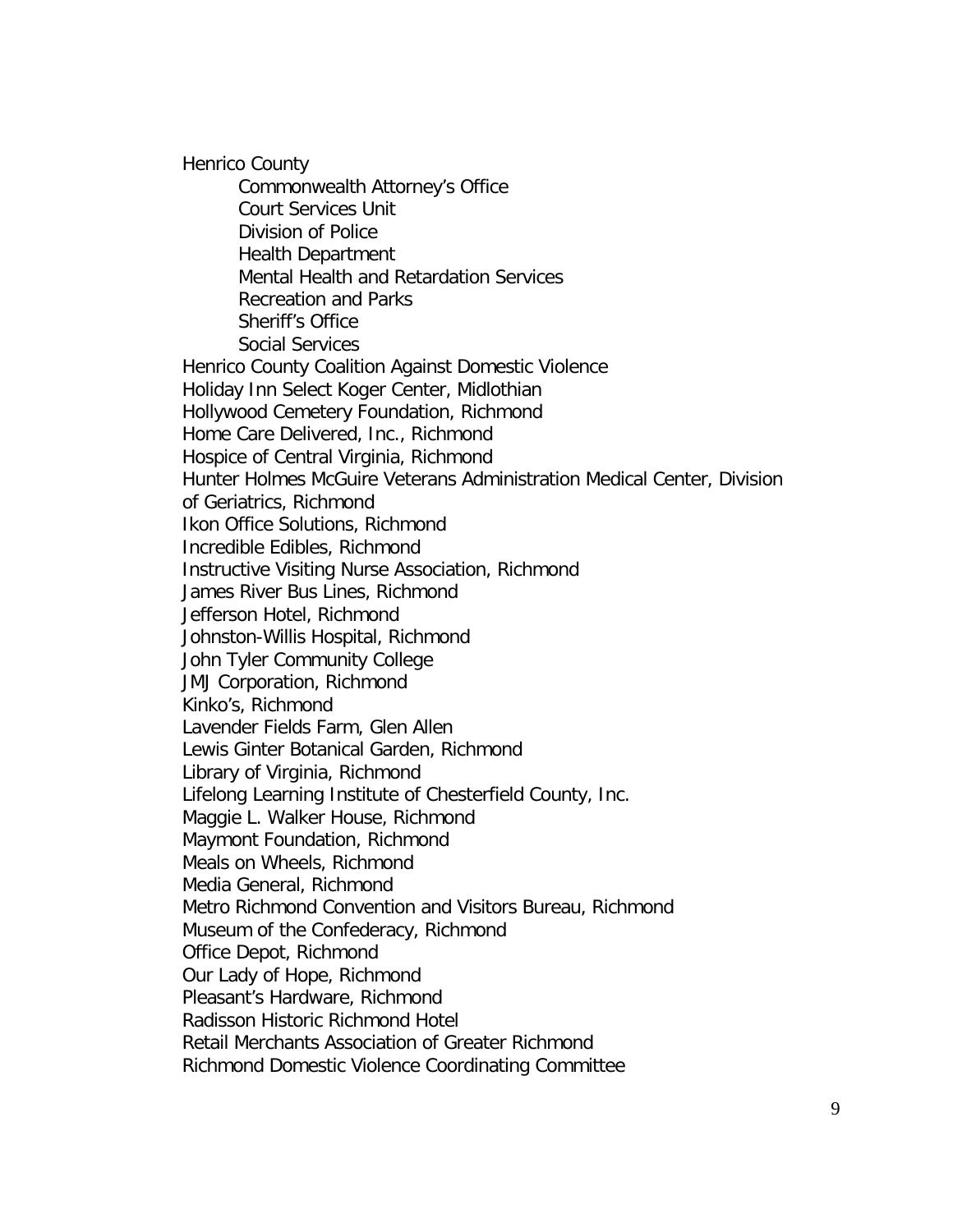Richmond Magazine Richmond Marriott Richmond Memorial Health Foundation Richmond National Battlefield Park at Tredegar Ironworks Richmond Redevelopment & Housing Authority Richmond Residential Services, Inc. Riverstone General Contractor Safe Harbor-Henrico Sacred Heart Cathedral, Richmond Saint John's Church, Richmond Saint Joseph's Home for the Aged, Richmond Saint Mary's Catholic Church, Richmond Saint Michael's Episcopal Church, Bon Air Saint Paul's Episcopal Church, Richmond Scotchtown, Hanover County Second Presbyterian Church, Richmond Senior Center of Richmond, Richmond Senior Center of Richmond at Chesterfield, Midlothian Senior Connections - Capital Area Agency on Aging, Richmond Shepherd's Center of Chesterfield, Chester Shepherd's Center of Richmond Sheraton Park West Hotel, Richmond Shirley Plantation, Charles City Southeastern Institute of Research, Richmond Supply Room Companies, Richmond Style Weekly Magazine, Richmond Thompson & McMullan, P.C., Elder Law Section Troutman Sanders, LLP, Richmond Tuckahoe Plantation, Goochland Tuckahoe YMCA, Richmond Ukrop's Supermarkets, Richmond United Way of Greater Richmond and Petersburg University of Richmond, Department of Psychology Valentine Museum, Richmond Virginia Crossings Resort, Glen Allen Virginia Historical Society, Richmond Virginia House, Richmond Virginia Museum of Fine Arts, Richmond Virginia Patriots, Inc. Virginia State University, Petersburg White House and Museum of the Confederacy, Richmond Wilton House, Richmond Woman's Club of Virginia, Richmond YWCA of Richmond, Virginia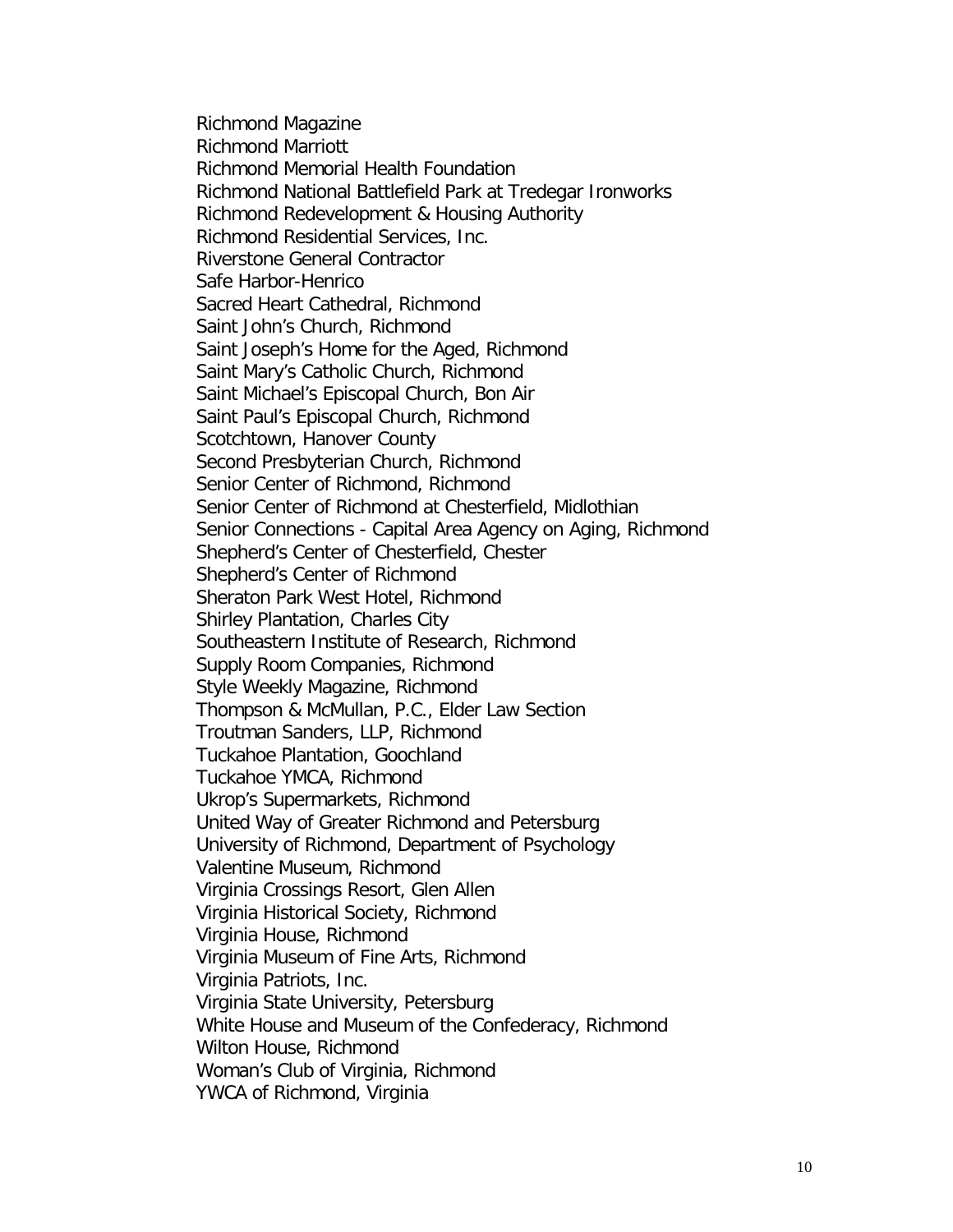## **Eastern Virginia**

Atlantic Psychiatric Services, Virginia Beach Alzheimer's Association-Southeastern Virginia, Hampton Boise Cascade Office Products, Norfolk Christopher Newport University, Newport News, Lifelong Learning Institute College of William and Mary, Williamsburg Center for Excellence in Aging and Geriatric Health Center for Public Policy Research Department of Psychology Elderhostel Colonial Services Board, Williamsburg Colonial Williamsburg Foundation, Williamsburg Colonial Williamsburg, Williamsburg Dominion Village of Poquoson, Poquoson Eastern Virginia Medical School, Norfolk Department of Anatomy and Neurobiology Department of Physiological Sciences Glennan Center for Geriatrics and Gerontology Hampton-Newport News Community Services Board Hampton University, Department of Pharmaceutical Sciences, School of **Pharmacy** Hampton Veterans Administration Medical Center, Department of Geriatrics and Extended Care Holiday Inn Sunspree, Virginia Beach Jamestown National Park, Jamestown Jamestown-Yorktown Foundation, Jamestown Norfolk Convention and Visitors Bureau Norfolk Healthcare Center Old Dominion University, Norfolk Department of Exercise Science Department of Psychology Department of Sociology and Criminal Justice Lifelong Learning Institute Peninsula Agency on Aging, Inc., Newport News Samaritan House, Virginia Beach Sentara Williamsburg Community Hospital Virginia Retired Teachers Association-District D, Prince George Virginia War Museum, Newport News Virginia Wesleyan College, Health and Human Services Department, **Norfolk** Walsh Family Chiropractic, Williamsburg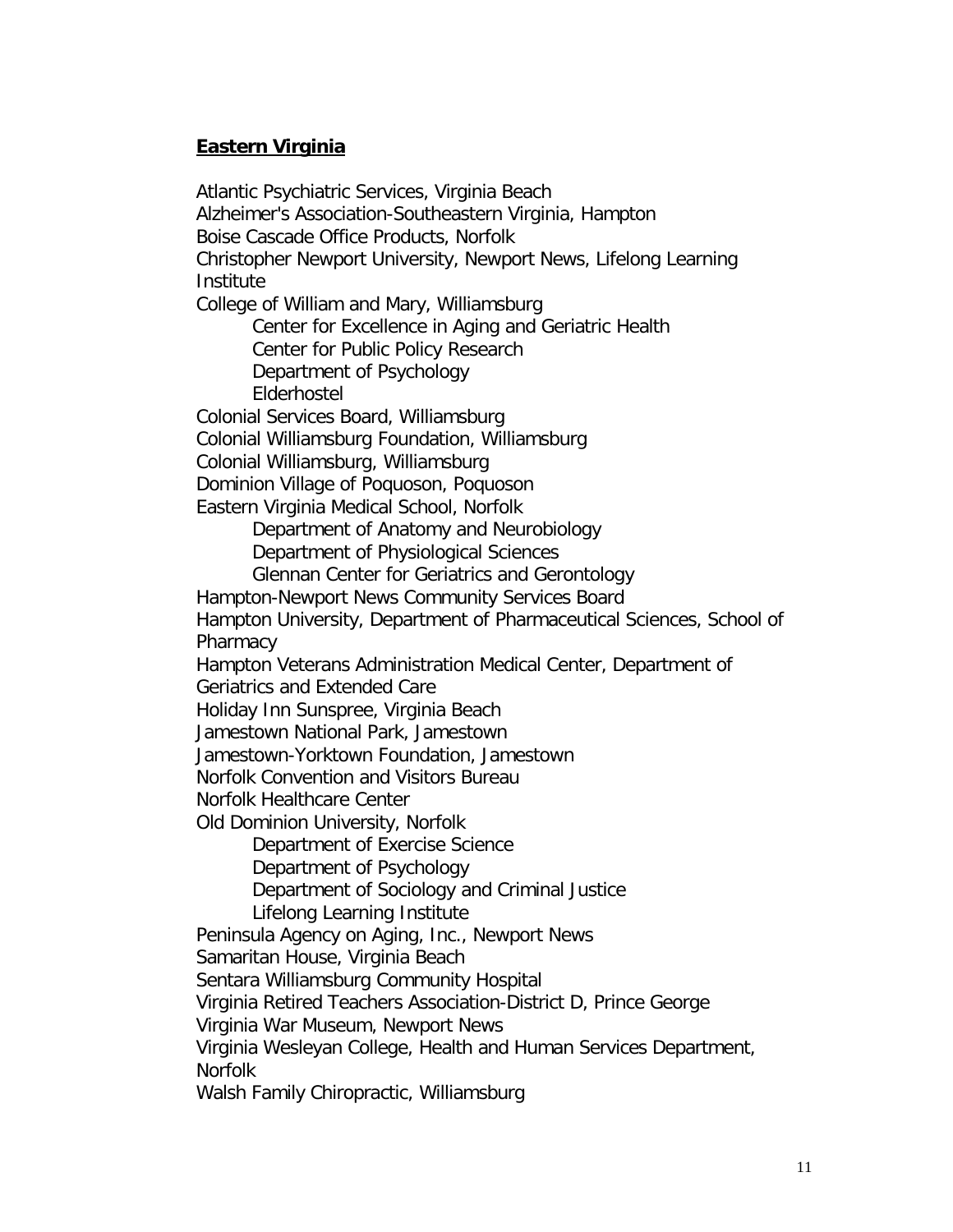Westminster-Canterbury, Virginia Beach Williamsburg Community Hospital

#### **Northern Virginia**

Alzheimer's Association - National Capital Area, Fairfax Arlington County Department of Human Services and Aging Burke Healthcare Center Caroline County Historical Society Consumer Consortium on Assisted Living, Falls Church Fredericksburg Chateau, Fredericksburg Fredericksburg/Spotsylvania National Park Service, Fredericksburg George Mason University, Fairfax College of Nursing and Health Department of Social work Krasnow Institute for Advanced Study Lifelong Learning Institute School of Computational Sciences George Washington's Mount Vernon Estate and Gardens Gerontological Society of America, Washington DC INOVA Health Systems, Falls Church Loudoun County Area Agency on Aging, Leesburg Loudoun Senior Interest Network Mount Vernon Inn Northern Virginia Aging Network, Arlington Northern Virginia Community College, Annandale Oak Springs of Warrington, Warrington Prince William/Manassas Conference & Visitor Bureau, Manassas Rappahannock Rapidan Community Services Board, Hartwood Senior Services of Alexandria Spotsylvania Visitors Center Summerville at Prince William, Woodbridge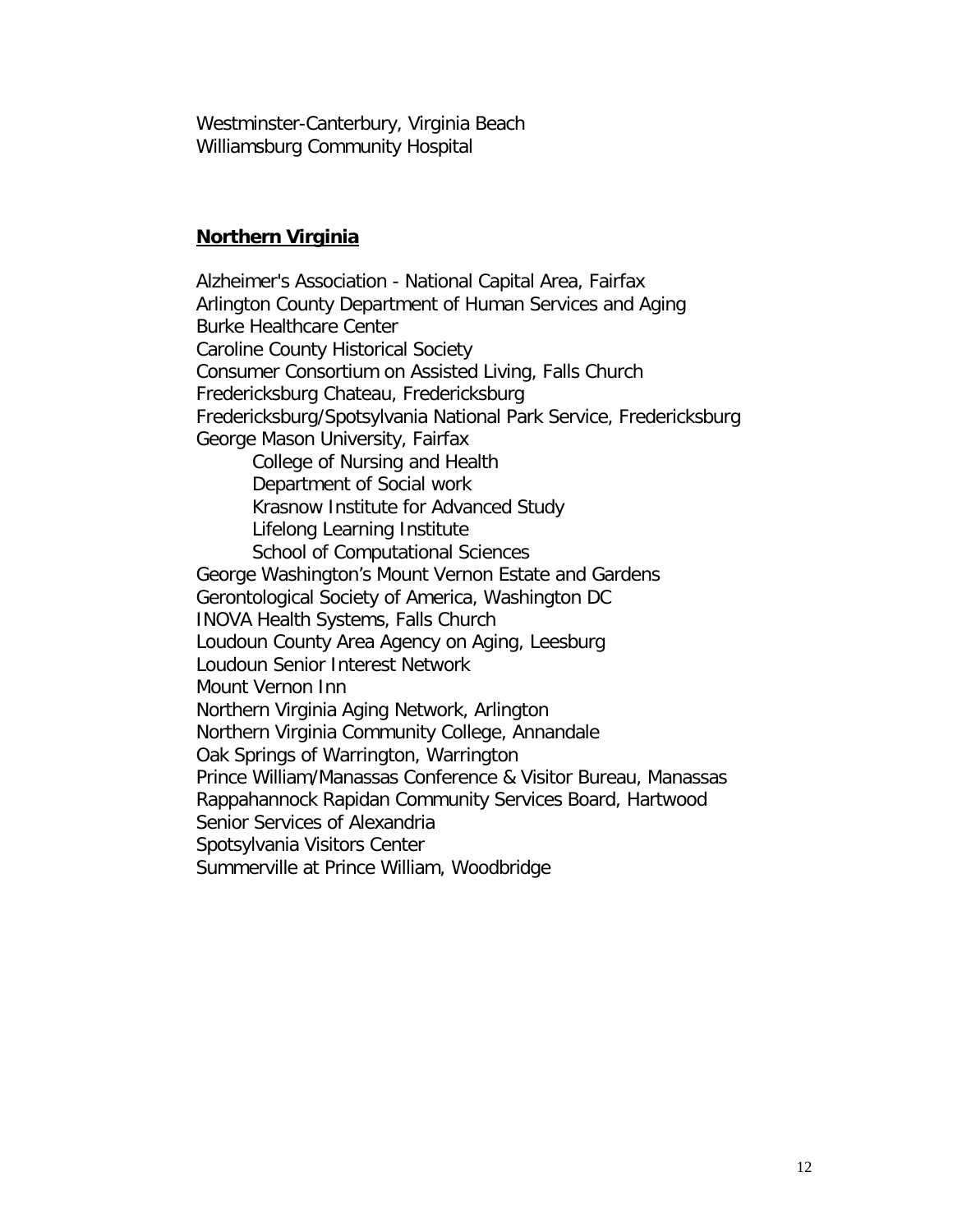#### **Northwest Virginia**

Albemarle County Historical Society American Shakespeare Center, Staunton Augusta Medical Center, Fishersville Blackfriars Playhouse, Staunton Blue Ridge Legal Services, Harrisonburg Cedars, Beverly Healthcare, Waynesboro City of Staunton Cranberry's Grocery, Staunton Eric Stamer Catering, Staunton Frederick House, Staunton Frontier Culture Museum, Staunton Hall of Valor Civil War Museum, New Market Harrisonburg-Rockingham Convention and Visitors Bureau, Harrisonburg Harrisonburg-Rockingham Social Services District, Harrisonburg Howard Johnson Motel, Staunton James Madison University, Harrisonburg Department of Psychology Lifelong Learning Institute Jefferson Area Board for the Aging, Charlottesville Jefferson Visitor Center, Charlottesville L'Italia Restaurant, Staunton Mary Baldwin College, Department of Psychology, Staunton Michie Tavern, Charlottesville Monticello, Charlottesville Monticello Foundation, Charlottesville Mountain View Nursing Home, Aroda New Market Battlefield and Museum New Market Battlefield Military Museum New Market Battlefield State Historical Park Nursing Assistant Institute, Charlottesville Orange County Nursing Home, Orange P. Buckley Moss Museum, Waynesboro Pampered Palate, Staunton Pullman Restaurant, Staunton Rockbridge Vineyard and Winery, Raphine Sexual Assault Resource Agency, Charlottesville Shenandoah Social Services, Verona Shenandoah University, Division of Occupational Therapy, Winchester Summit Hill, Waynesboro The Dining Room, Staunton The Pampered Palate, Staunton Thomas Jefferson Memorial Foundation, Charlottesville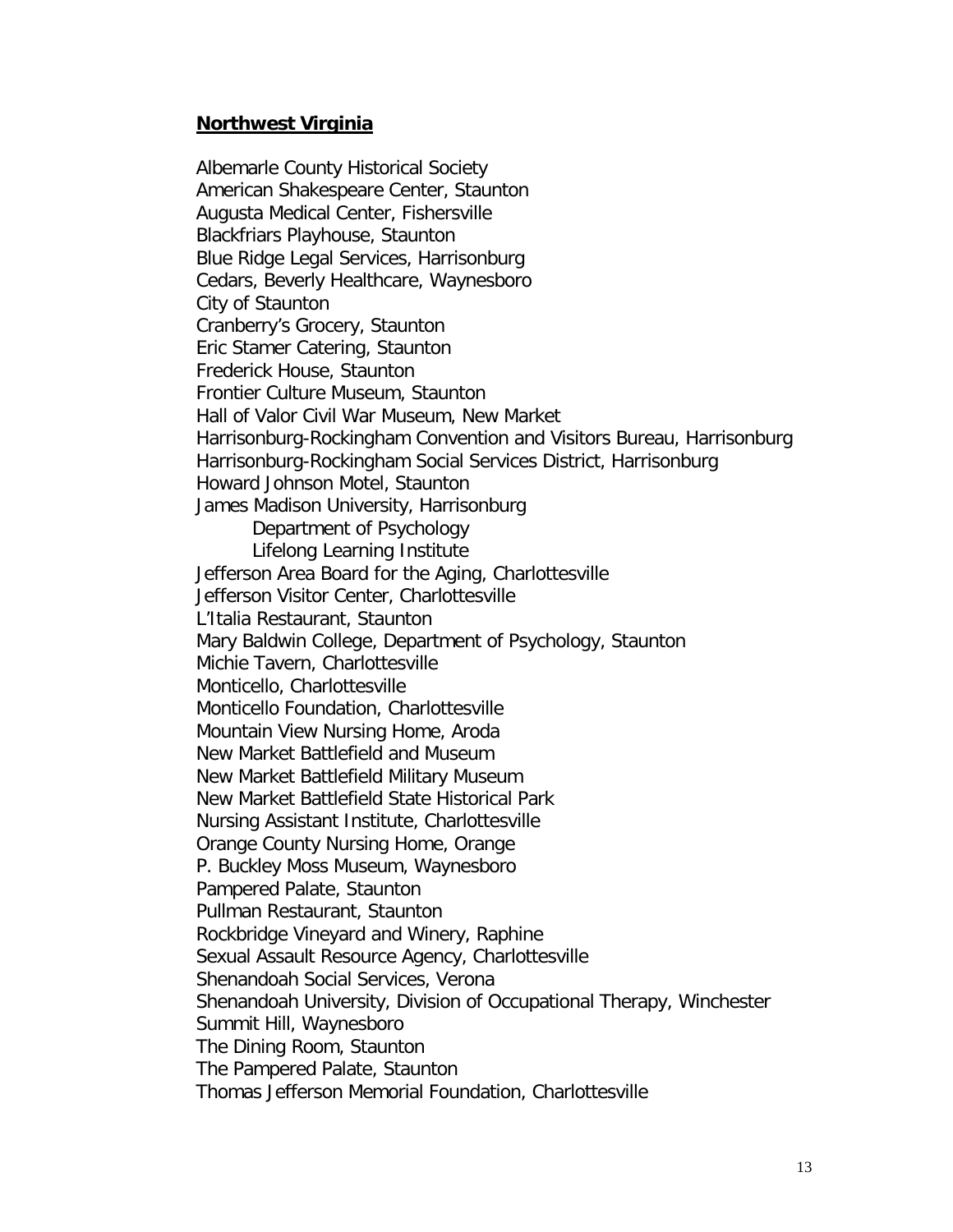Turner Ashby House, Port Republic University of Virginia, Charlottesville University of Virginia Health System, Charlottesville Department of Biology Department of General Medicine and Geriatrics Department of Medicine, Endocrinology and Metabolism Department of Neurological Surgery Department of Neurology Department of Pathology Institute of Law, Psychiatry, and Public Policy University of Virginia Senior Services, Charlottesville Valley Program on Aging Services, Waynesboro Visitor Center, Staunton Visitors Bureau, Staunton Westminster-Canterbury of the Blue Ridge, Charlottesville Woodrow Wilson Birthplace, Staunton

#### **Southwest Virginia**

Abbott Bus Lines, Roanoke Appalachian Agency for Senior Citizens, Inc., Cedar Bluff Blacksburg Electronic Village, Blacksburg Blue Ridge Parkway Ranger Station and Visitor Center, Stuart's Draft Carillon Health System, Roanoke College of Health Services, Roanoke Days Inn, Lynchburg Duffield Nursing Facility, Duffield Edward Via Virginia College of Osteopathic Medicine, Blacksburg Enterprise Rent-A-Car, Lexington and Salem George C. Marshall Museum, Lexington George C. Marshall Foundation, Lexington Hamilton Haven, Roanoke Holiday Inn Select, Lynchburg Kendal of Lexington Lakeview Assisted Living, Roanoke Lee Chapel and Museum, Lexington Lexington-Rockbridge County Visitors Center, Lexington LOA-Area Agency on Aging, Inc., Roanoke Lynchburg College, Belle Boone Center on Aging and the Life Course Lynchburg Visitor Center, Lynchburg MacArthur House, Narrows Mayfair House Assisted Living, Roanoke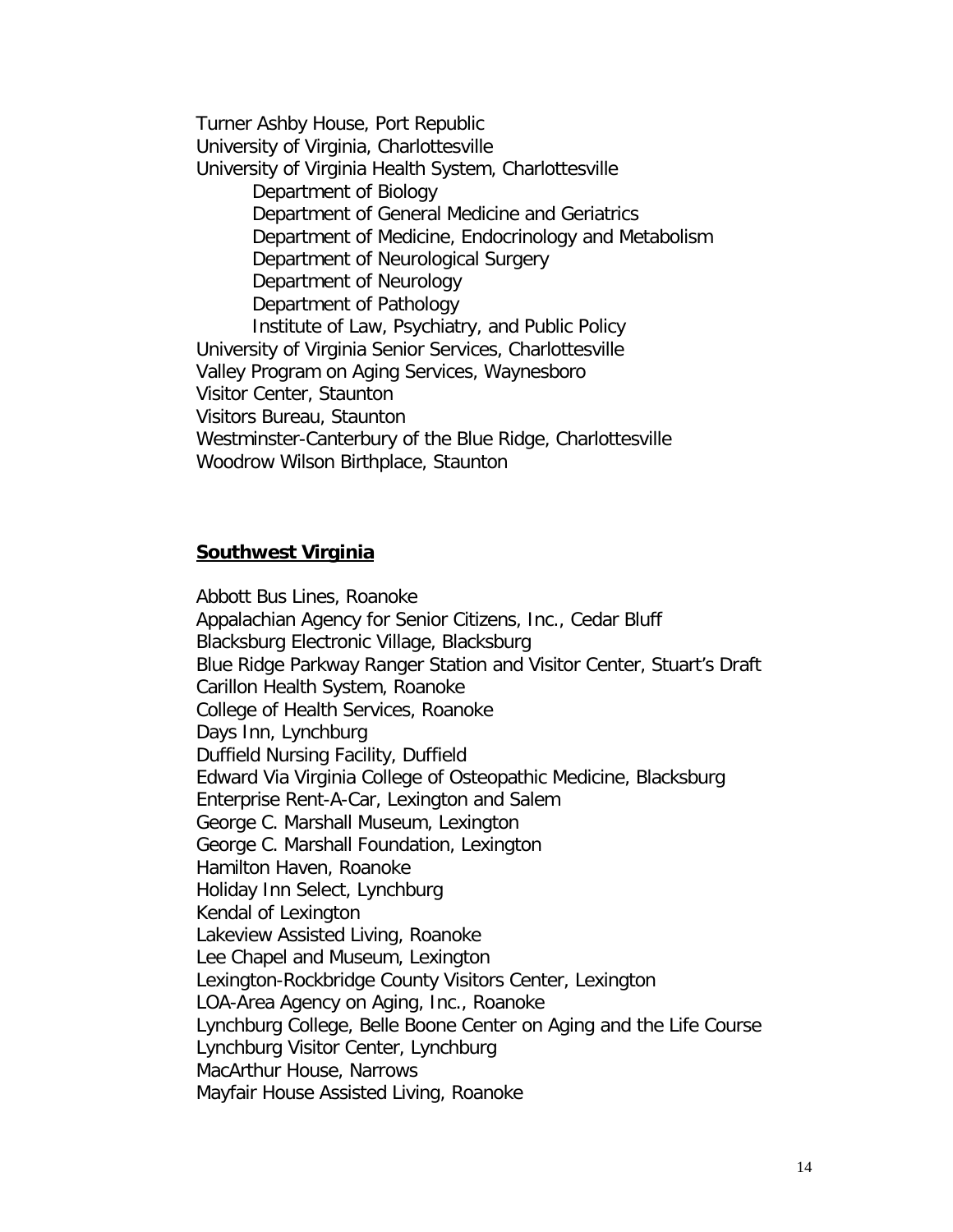Monacan Indian Nation, Inc, Madison Heights Mountain Empire Older Citizens, Inc., Big Stone Gap Natural Bridge Caverns Natural Bridge Inn & Conference Center Natural Bridge Wax Museum New River Valley Task Force on Domestic Violence among Older Adults Peaks of Otter Restaurant, Bedford County Peaks of Otter Visitor Center, Bedford County Piedmont Adult Care Residence, Danville Poplar Forest, Lynchburg Quality Quick Print, Lexington Rockbridge Historical Society, Lexington Safe Homes, Craig County Southern Area Agency on Aging, Martinsville Stonewall Jackson House, Lexington Stonewall Jackson Memorial Cemetery, Lexington Virginia Military Institute Museum, Lexington Virginia Polytechnic Institute and State University, Blacksburg Center for Gerontology Department of Biochemistry Department of Biomedical Sciences and Pathobiology Department of Human Development Washington and Lee University, Lexington Western State Hospital, Neuropsychology Laboratory, Staunton World War II Memorial, Bedford Women's Resource Center of the New River Valley

#### **Statewide**

AARP Virginia Alzheimer's Disease and Related Disorders Commission Commonwealth Council on Aging DuPont Virginia Equality Virginia, Anti-Violence Project Medical Society of Virginia National Association of Retired Federal Employees Office of the Attorney General Office of the State Long-Term Care Ombudsman Old Dominion Electric Cooperative Prevent Blindness Virginia SeniorNavigator.com Virginia Alliance of Social Work Practitioners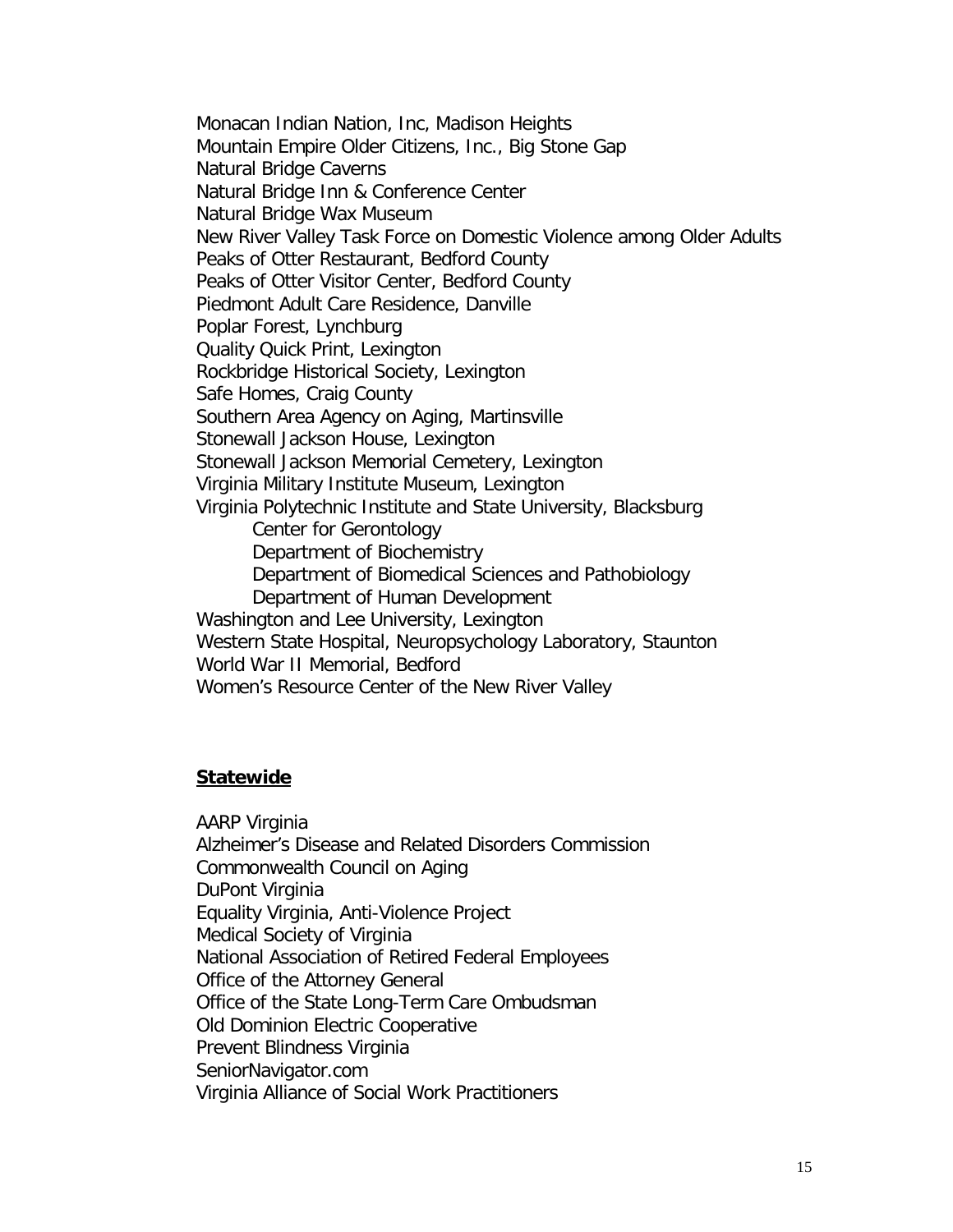Virginia Arthritis Action Coalition Virginia Association for Home Care and Hospice Virginia Association of Area Agencies on Aging Virginia Association of Community Services Boards Virginia Association of Nonprofit Homes for the Aging Virginia Association on Aging Virginia Caregiver Coalition Virginia Correctional Enterprises Virginia Culture Change Coalition Virginia Coalition for the Aging Virginia Coalition for the Prevention of Elder Abuse Virginia Department for the Aging Virginia Department of Alcoholic Beverage Control Virginia Department of Criminal Justice Services Virginia Department of Emergency Management Virginia Department of Health Virginia Department of Health Professions Virginia Department of Medical Assistance Services Virginia Department of Mental Health, Mental Retardation, and Substance Abuse Services Virginia Department of Rehabilitative Services Virginia Department of Social Services Virginia Elder Rights Coalition Virginia Geriatrics Society Virginia Guardianship Association Virginia Health Care Association Virginia Health Quality Center Virginia Hospital and Health Care Association Virginia Poverty Law Center Virginia Quality Healthcare Network Virginia Sexual and Domestic Violence Action Alliance Governing Body Social Justice Task Force Training Committee Wild Women of Wisdom Task Force Virginia State TRIAD